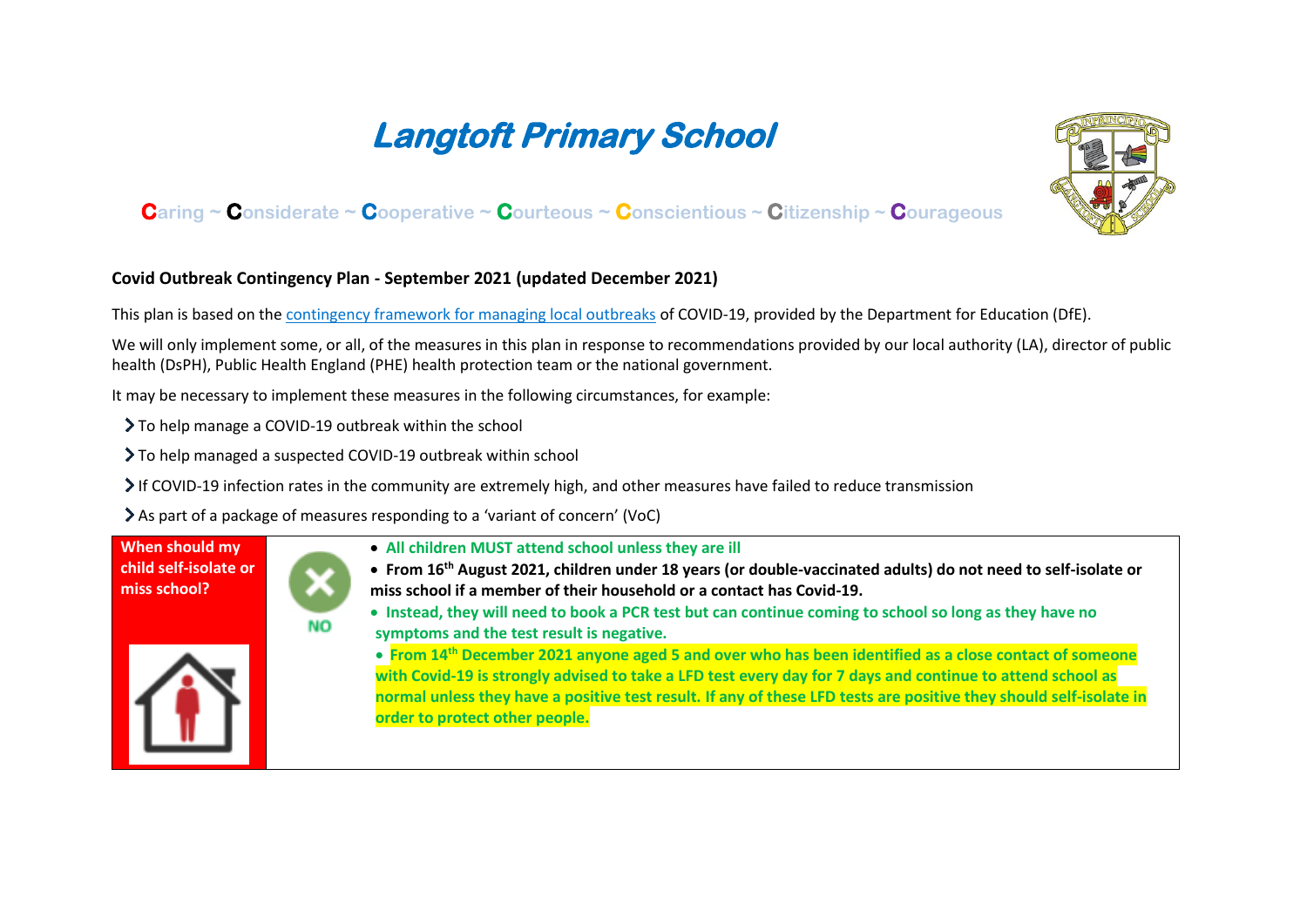• **If your child develops Covid symptoms at home, they should stay at home and should book a PCR test (NOT a lateral flow device test).**

• **If your child develops Covid symptoms at school, they will be sent home and you should book them a PCR test.**  • **If your child tests positive for Covid, they will need to self-isolate. The rest of the household does not need to self-isolate if they are under 18 or fully vaccinated – but instead should book a PCR test and take a LFD test on day 5.** 

| <b>Community</b><br><b>Covid Risk</b>                                     | <b>Description</b>                                                                                                                                                                                                                                                                      | <b>Actions</b>                                                                                                                                                                                                                                                                                                                                                                                                                                                                                                                                                                                                                                                                                                                                                                                                                                                                                                                                                                   |
|---------------------------------------------------------------------------|-----------------------------------------------------------------------------------------------------------------------------------------------------------------------------------------------------------------------------------------------------------------------------------------|----------------------------------------------------------------------------------------------------------------------------------------------------------------------------------------------------------------------------------------------------------------------------------------------------------------------------------------------------------------------------------------------------------------------------------------------------------------------------------------------------------------------------------------------------------------------------------------------------------------------------------------------------------------------------------------------------------------------------------------------------------------------------------------------------------------------------------------------------------------------------------------------------------------------------------------------------------------------------------|
| Low<br><b>Community</b><br><b>Transmission.</b><br><b>No School Cases</b> | There have been no cases of<br>Covid within school for 10<br>school days.<br>Cases of Covid locally are low<br>and/or stable.<br>Hospitalisations/deaths due<br>to Covid nationally are low.                                                                                            | No Covid measures are necessary beyond:<br>Reminding children of good hand hygiene.<br>Ensuring good ventilation encourage where practical.<br>• Ensuring rigorous cleaning schedule maintained.<br>Ensuring children/staff stay at home if they have Covid symptoms (and to book a PCR test<br>and report results to school).<br>Staff will continue to test themselves using lateral flow device (LFD) tests twice a week.                                                                                                                                                                                                                                                                                                                                                                                                                                                                                                                                                     |
| <b>Rapidly Rising</b><br><b>Community</b><br><b>Transmission</b>          | • No current Covid cases have<br>been recorded at school, but<br>Cases of Covid are rising<br>rapidly in the community<br>causing disruption to other<br>local schools.<br>• LCC Public Health/Public<br>Health England issue warnings<br>of expected local/national<br>infection wave. | • Ventilation and cleaning of classrooms increase and hand washing supervised.<br>• Visitors/parents on site reduced.<br>Parents/carers to wear<br>Re-introducing staff/visitor face coverings for corridors, communal areas and where social<br>distancing is not possible (this was reintroduced on 28 November 2021)<br>Requesting that parents wear masks when dropping off and collecting children especially<br>when on school premises (this was reintroduced on 28 November 2021)<br>• Staffroom capacity is reduced.<br>• Whole-school assemblies are replaced with Key Stage/Class assemblies.<br>Clinically Vulnerable/Extremely Vulnerable staff meet with Headteacher to review their<br>individual risk assessment an discuss additional protection measures (e.g. use of face<br>coverings, reduction in movement between classes/groups)<br>We will review our child protection policy to make sure it reflects the local restrictions and<br>remains effective. |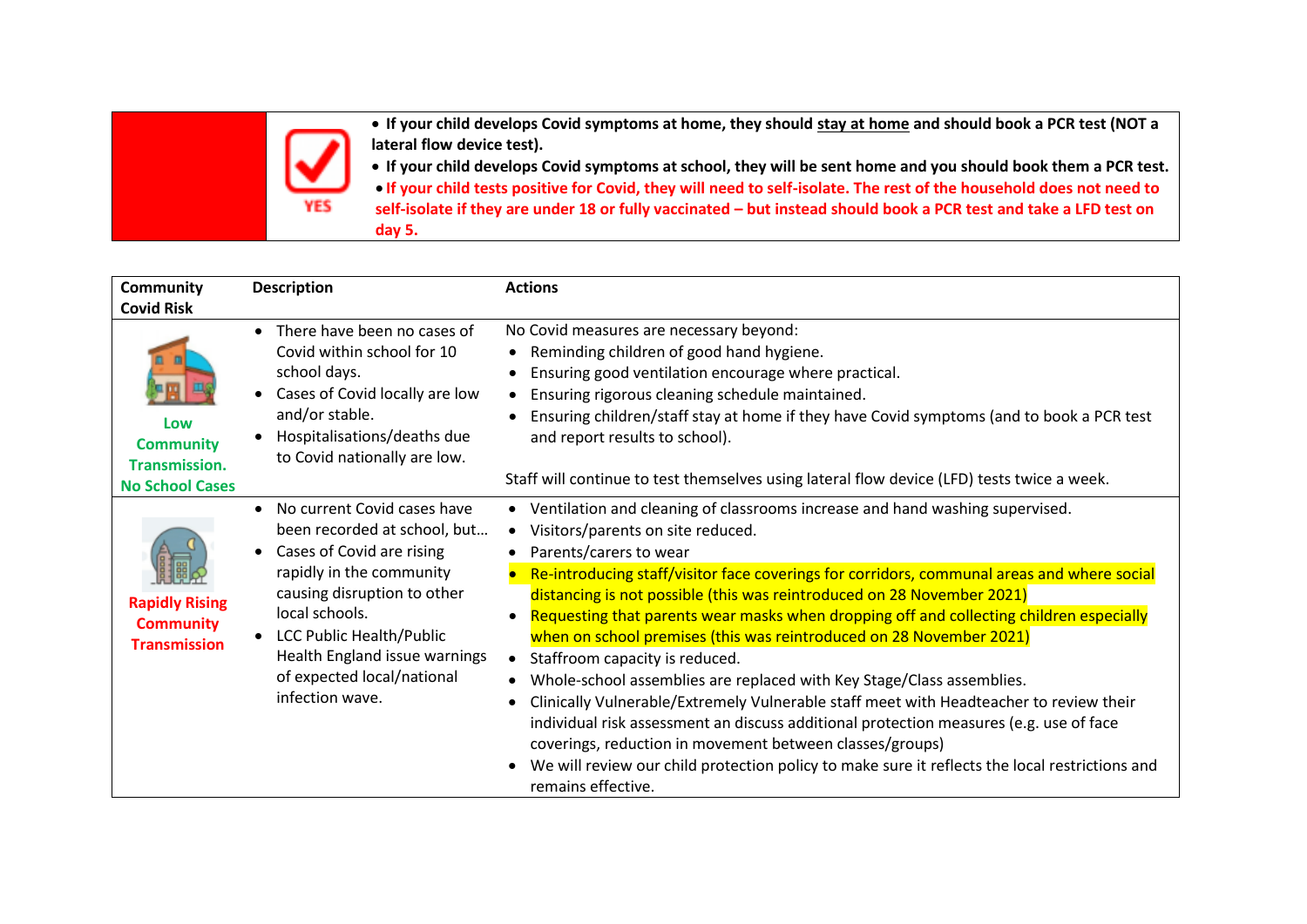| <b>Number of</b>                                                                                                                      | <b>Description</b>                                                                                                                                                                                                        | <b>Actions</b>                                                                                                                                                                                                                                                                                                                                                                                                                                                                                                                                                                                                                                                                                                                                                                                                                                                                                                                                                             |
|---------------------------------------------------------------------------------------------------------------------------------------|---------------------------------------------------------------------------------------------------------------------------------------------------------------------------------------------------------------------------|----------------------------------------------------------------------------------------------------------------------------------------------------------------------------------------------------------------------------------------------------------------------------------------------------------------------------------------------------------------------------------------------------------------------------------------------------------------------------------------------------------------------------------------------------------------------------------------------------------------------------------------------------------------------------------------------------------------------------------------------------------------------------------------------------------------------------------------------------------------------------------------------------------------------------------------------------------------------------|
| Cases<br>A single child<br>tests positive                                                                                             | • A single child tests positive for<br>Covid in a class.<br>There are fewer than 5 linked<br>cases in the class/school.<br>No other classes are affected.                                                                 | • The child self-isolates for 10 days. Remote learning will be provided if they are well enough<br>to complete it.<br>• School reports positive case (EFSA) and follows PHE advice.<br>Rigorous cleaning of classroom/high touch areas in which positive case identified.<br>• The parents of the child are contacted directly by NHS Test and Trace to establish likely<br>contacts.<br>Likely contacts will be contacted by NHS Test and Trace and advised to book PCR test. The<br>$\bullet$<br>school will contact parents to advise this if close contacts are known.<br>Children do not need to miss school or self-isolate whilst they wait for the result of the<br>PCR test unless they have Covid symptoms (although we advise parents to wait until a<br>negative result is received).<br>Children identified as a close contact are now strongly advised to take a LFD test every<br>day for 7 days and report the results on the online system and to school. |
| 5 children or<br>staff within the<br>school tests<br>positive within<br>10 days of each<br>other who have<br>been in close<br>contact | There have been 5 linked<br>cases of Covid within 10 days<br>in pupils or staff, who are<br>likely to have mixed closely<br>with each other, which could<br>mean that Covid is spreading<br>within that group of children | • As above for each positive case.<br>• The school will discuss the outbreak with the Local Health Protection Team (HPT) within<br>Lincolnshire County Council and agree strengthening protective measures for 10 school<br>days, including:<br>• Re-introducing staff face coverings for corridors, communal areas and where social<br>distancing is not possible (already in effect from 28 November as per updated guidance)<br>• Requesting that parents wear masks when dropping off and collecting children especially<br>when on school premises. (already in effect from 28 November as per updated guidance)<br>Increased ventilation, cleaning and hygiene routines.<br>Adapting, limiting or postponing indoor sporting events, trips, open days, performances and<br>visitors/parents on the school site.<br>Reverting to video-link assemblies in classrooms.<br>Reducing the number of classes staff work across.                                            |